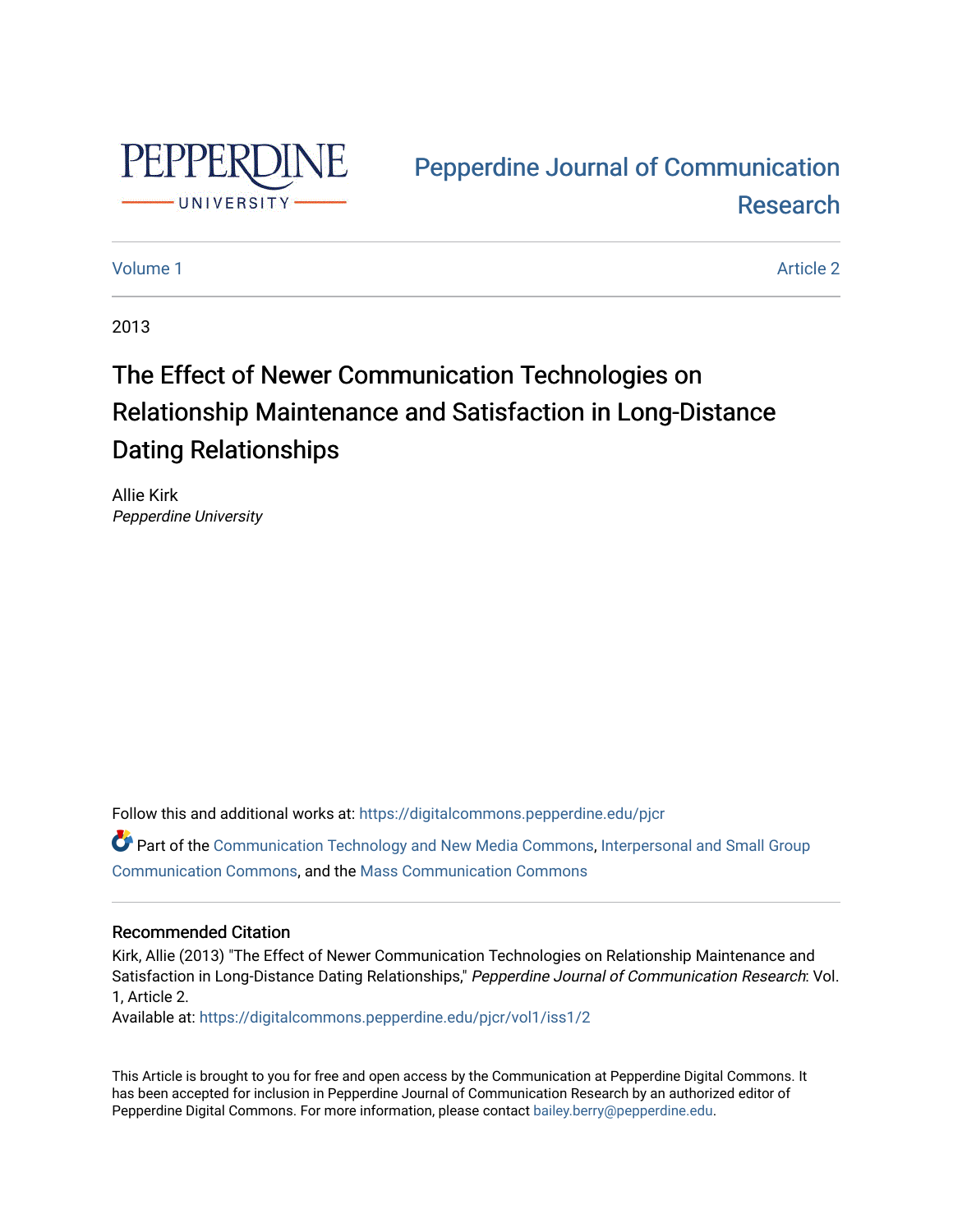# **The Effect of Newer Communication Technologies on Relationship Maintenance and Satisfaction in Long-Distance Dating Relationships**

### By Allie Kirk

With the rapidly changing technological environment, long-distance dating relationships (LDDRs) are transforming. At one point in time, longdistance relationships consisted primarily of handwritten letters with the occasional phone call in between. However, progression and advancements in technology have led to numerous means of communication via the Internet, creating a new and unexpected dynamic in the realm of romantic and long-distance communication. With more than 800 million active users, according to their website, Facebook is quickly becoming a dominant source of communication. In addition, Skype has also allowed for a type of "face-to-face" contact, even miles away. While there is extensive research on LDDRs and the use of computer-mediated communication (CMC) in the college environment, the use of Facebook and Skype by partners in LDDRs has not been thoroughly examined.

Thus, the purpose of this study is to understand how these newer communication platforms play a role in long-distance dating relationships, particularly for college-aged adults. We divided communication channels into two separate categories: indirect and direct. These two categories align with the standard definitions of synchronous and asynchronous channels as stated by Li, Zhang, and Zhao (2005). From here, we examined the use of such channels and their association to both relational satisfaction and relational maintenance strategies, further expanding upon previous research on this topic.

# **Literature Review Communication Channels**

Researchers studying LDDRs have made a distinction between synchronous and asynchronous communication channels. According to Li et al. (2005), synchronous channels are those in which "the message sender and message receiver are present at the same time, and immediate feedback is possible," whereas asynchronous channels lack immediacy, resulting in delayed feedback (p. 1). Therefore, in this study we label synchronous communication channels as "direct" communication channels, which include Skype or Facebook chat, given the ability for both sender and receiver to immediately respond. We define "indirect" communication channels as those that fall under asynchronous communication, such as e-mail or the general use of Facebook or Twitter, where information is absorbed and communicated at the receiver's own pace. Previously, email was considered direct CMC. However, we categorize it as indirect since these newer technologies have emerged that allow for even more immediate communication.

Past research shows that, overall, CMC is heavily used in long-distance relationships and, in particular, direct CMC. Li et al. (2005) conducted a study focusing on the amount of direct communication channels used in long-distance relationships, and found no significant results that the amount of direct CMC related to communication satisfaction, but that an individual's choice of platform played a role in the matter. However, Chang (2003) found that partners in long-distance relationships viewed technology as a positive influence in their relationships. Similarly, Johnson, Haigh, Becker, Craig, and Wigley (2008) conducted a study on the use of e-mail in varying types of both long-distance and geographically close relationships and found that e-mail was used most when involving a romantic partner. Thus, research so far has concluded that CMC use positively affects LDDRs, with email as the most preferred medium. In support of this, Utz (2007) concluded that as couples became more comfortable with CMC, they preferred email to the telephone. Recently though, CMC has evolved in such a way that email is no longer the most efficient form of CMC.

With the addition of Facebook and Skype, studies should now take into consideration these new platforms of CMC and how partners in LDDRs use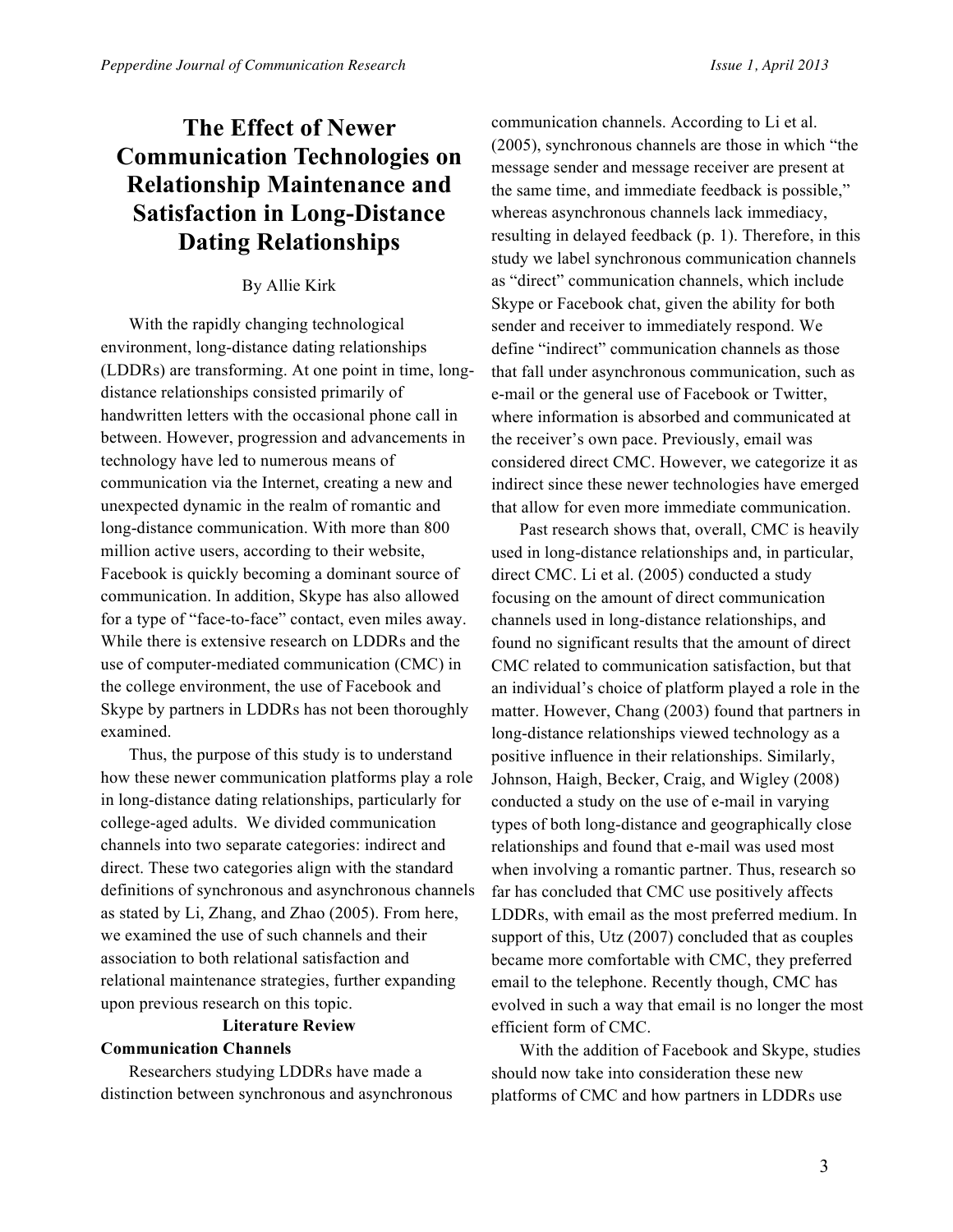them. According to Steinfield and Lampe (2009), participants used Facebook for the purpose of maintaining relationships, rather than initiating new ones. Now that Facebook has become a prominent means for maintaining relationships, we question whether or not email would still be the most preferred platform for partners in LDDRs. Thus, we propose the first research question:

RQ1: Which of four computer-mediated channels of communication (Facebook, Skype, email, Twitter) are most frequently used as a means of communication in long-distance dating relationships today?

#### **Relational Satisfaction**

There are numerous factors that can add to or detract from the quality of a dating relationship, and the factor of distance can play a major role. Longdistance dating relationships in college tend to have varying levels of stress, resulting in differing levels of relational satisfaction (Maguire & Kinney, 2010). Spott and Pyle (2010) define relational satisfaction as "what an individual actually experiences and what he or she expects to experience" from the other person (p. 31). Due to the nature of LDDRs and the limited amount of communication, relational satisfaction relies greatly on CMC. In a study on self-disclosure in long-distance friendships, Andersen and Wang (2005) found that, although partners self-disclosed more faceto-face, relationship quality was positively correlated with CMC self-disclosure.

Relational satisfaction is also dependent on which communication channels are most frequently used in long-distance communication. Dainton & Aylor (2002) concluded that the use of telephone and Internet were positively correlated to relational satisfaction in LDDRs. However, this study only examined the idea of direct channel use versus indirect by comparing telephone and Internet. Thus, by expanding this research to include the use of newer channels such as Facebook, Twitter, or Skype, we predict that:

H1: Couples who spend more time using newer computer-mediated communication in a long

distance dating relationship are more likely to have a higher sense of relational satisfaction.

This study also considers the effects of indirect communication alone on relational satisfaction, as Facebook and Twitter have created a new environment for dating relationships. However, while overall use of CMC may increase relational satisfaction, we question what Facebook and Twitter alone do, without direct CMC as a component. The ability to observe and absorb information about one's partner could potentially create tension and distrust, should the direct CMC component be lacking. We therefore propose the second research question:

RQ2: Does indirect computer-mediated communication create a lower sense of relational satisfaction in LDDRs?

#### **Relational Maintenance**

Relational maintenance strategies are also crucial factors in communication patterns between partners in LDDRs. According to Bryant (2009), relational maintenance strategies are defined as symbolic behaviors that communicate the desire to continue on with a relationship. The five strategies are as follows: positivity, openness, assurances, social networks, and tasks (Stafford & Canary, 1991). Rabby (2007) conducted a study examining the differences between relationship maintenance in CMC versus face-to-face communication. He found that long-distance dating relationships show high usage of positivity and openness from CMC. Wright (2004) concluded in his study that the use of maintenance strategies in CMC positively related to communication satisfaction. In addition, Bryant (2009) found that users of Facebook employ relational maintenance strategies via the site. Taken together, it is clear from previous studies that CMC use promotes the use of relational maintenance strategies; however, we seek to examine the factor of frequency of CMC use as well. Thus, we pose our second hypothesis:

H2: There is a direct relationship between frequency of CMC use and the use of relationship maintenance strategies in long distance dating relationships.

#### **Method**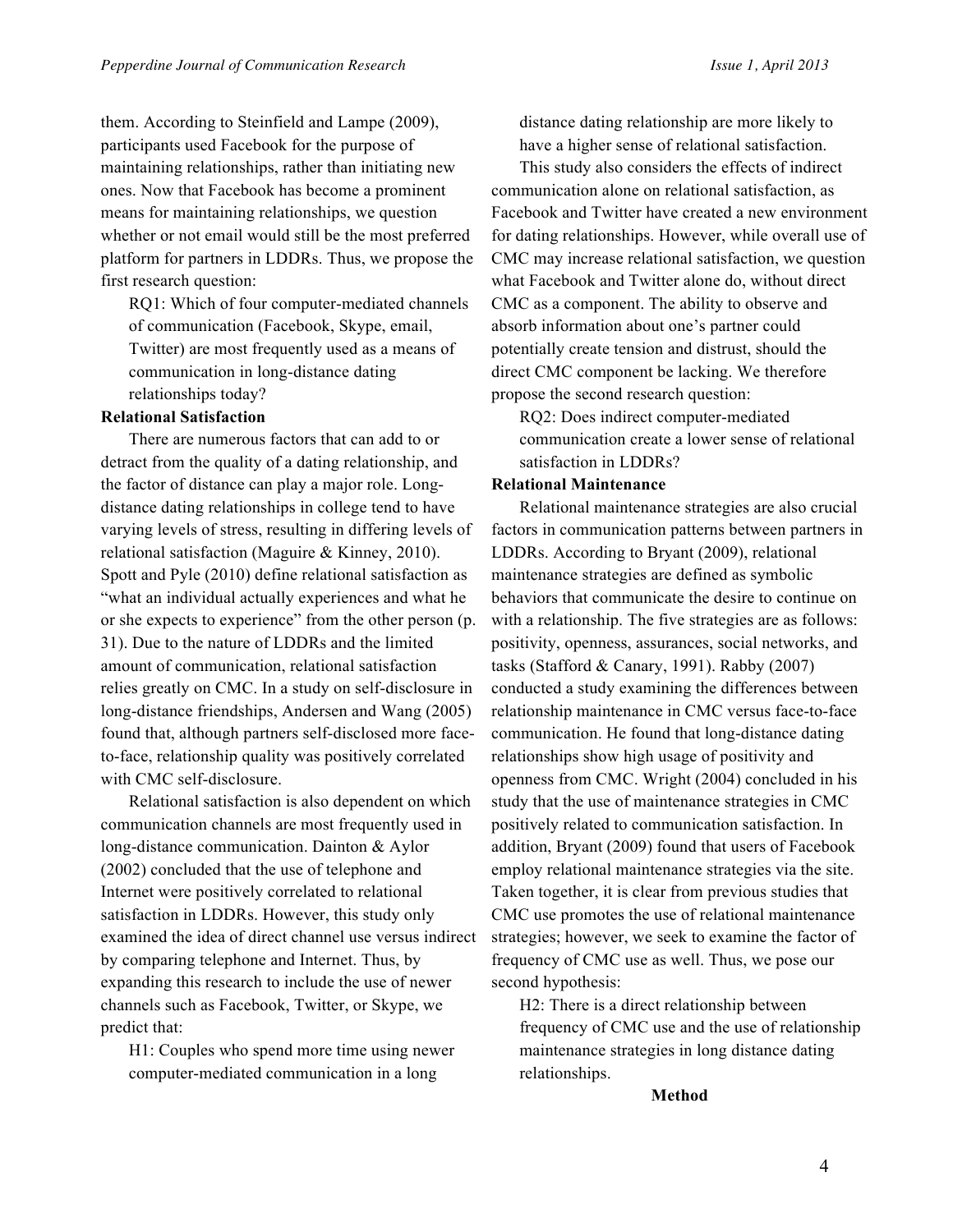#### **Participants**

Twenty undergraduate students (85% female, 15% male) from a small, private university in Southern California completed a questionnaire about attitudes and communication patterns in long-distance dating relationships. In order to meet the needs of the study, participants were asked to confirm that they were involved in a long-distance dating relationship.

#### **Measures**

A thirty-five item questionnaire was sent out via email and Facebook to prospective participants. The questionnaire included three sections, each addressing a different aspect of LDDRs.

**Relational Satisfaction***.* Relational satisfaction was assessed through a 7-item 5-point Likert scale, developed by Hendrick (1988). Questions prompted participants to rank satisfaction 1 (not at all) to 5 (very well/very much) through items such as "How well does your partner meet your needs?" and "How much do you love your partner?".

**Relational Maintenance***.* Relational maintenance strategies were assessed through Stafford and Canary's (1992) revised relational maintenance scale. This section of the questionnaire consisted of 13 questions, which assessed the maintenance strategies of positivity, assurance, or openness. Participants were asked to rank the degree to which they perceived each item described their methods of maintaining the relationship on a 1 (hardly at all) to 5 (very frequently) Likert format, with items such as "simply tell him/her how I feel about our relationship" and "show myself to be faithful to him/her."

**Communication Channel Use.** Use of computermediated technology was assessed through questions that asked participants to mark how many hours per week each channel was used as a means of communication between partners. In addition, participants were asked to rank the order of channel most frequently used (5) to least frequently used (1). The questionnaire concluded with demographic measures of age and gender.

#### **Results**

Our first research question asked which of the four computer-mediated channels of communication

(Facebook, Skype, email, Twitter) are most frequently used as a means of communication in LDDRs today. Based on the data in our sample, 50% of participants ranked Skype as most frequently used, and 30% of participants ranked Facebook chat as the second most frequently used channel. 80% of participants ranked Twitter as least frequently used.

Our first hypothesis stated that couples who spend more time using newer CMC in a LDDR are more likely to have a higher sense of relational satisfaction. The correlation between time spent on Skype and relational satisfaction is  $r = .28$ . Thus, our hypothesis is supported for Skype since .28 is positive. The correlation for both time spent on Facebook chat and Facebook browsing and relational satisfaction is  $r = -$ .15. Therefore, our hypothesis is not supported for either Facebook chat or Facebook browsing since -.15 is negative. All responses for time spent on Twitter were the same, thus yielding no correlation and no support for the hypothesis.

The second research question asked if indirect CMC creates a lower sense of relational satisfaction in LDDRs. The relational satisfaction mean for participants who ranked Twitter as 1 and 2 for frequency of use is 4.37, and the mean average of relational satisfaction for participants who ranked Twitter as 3-5 is 4.86. Thus, our hypothesis is not supported with Twitter since the relational satisfaction average of those who reported using Twitter more frequently is higher than those who reported using it less. The relational satisfaction mean for participants who ranked Facebook browsing as 1 and 2 is 4.68, and the relational satisfaction mean for participants who ranked Facebook browsing as 3-5 is 4.30. Thus, our hypothesis is supported with Facebook browsing since the relational satisfaction mean of those who reported using Facebook browsing more frequently is lower than those who reported using it less. The hypothesis is not supported for email because the relational satisfaction mean for participants who reported 1 and 2 for email is 4.34, and the mean for those who ranked email as 3-5 is 4.49.

Our second hypothesis stated that there is a direct relationship between frequency of CMC use and the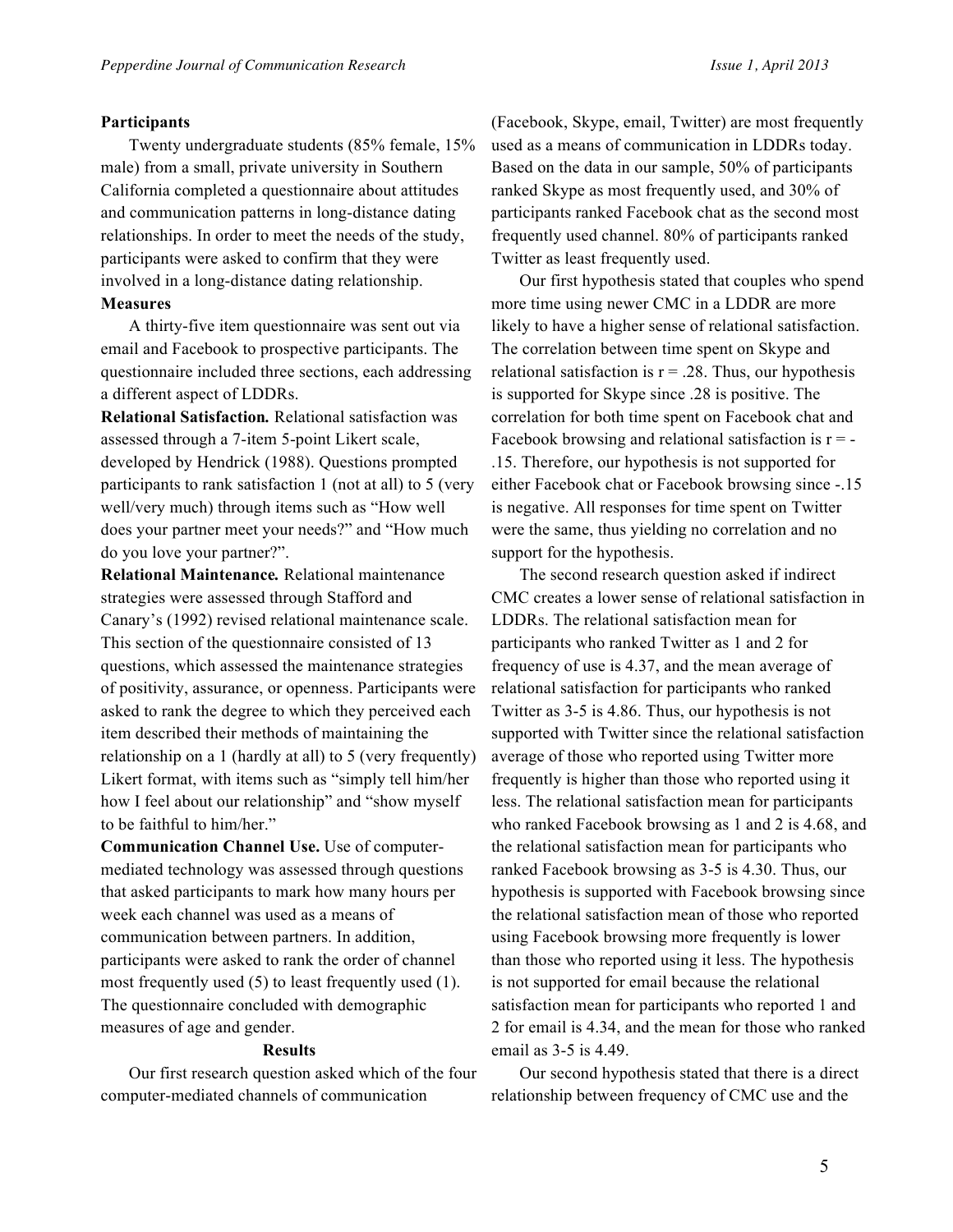use of relationship maintenance strategies in LDDRs. Based on the data in our sample, the correlation between the overall mean average of time spent using CMC and the relational maintenance mean averages is  $r = .37$ . Thus, our hypothesis is supported because  $.37$ is positive.

#### **Discussion**

The goal of this study was to examine the ways in which newer technologies affect LDDRs, particularly relational satisfaction and maintenance strategies. While the scales for both relational satisfaction and relationship maintenance strategies had been previously constructed, our questionnaire was designed to find the relationship between those variables and time spent using CMC in a LDDR. Overall, Skype was the only new CMC channel that yielded supportive results for our research questions and hypothesis. Based on our findings, Skype was the most preferred medium in LDDRs, where previous research had concluded that email was the preferred platform. Additionally, time spent using Skype was positively correlated to relational satisfaction, which could not be said of the other CMC platforms identified in this study.

However, the design and wording of our hypotheses, research questions, and questionnaire created more problems than we had foreseen. While our questionnaire correctly used the relational satisfaction and maintenance scales, our questions concerning time spent using CMC should have been asked differently. Had we used open-ended questions that allowed participants to report the exact number of hours spent using each platform on a weekly basis, we could have more effectively run correlations on our data. Since we utilized a multiple response method with responses that did not signify one exact value, we were unable to run correlations on some items, such as with Twitter. We also did not include a question that required participants to report overall time spent using CMC, thus forcing us to analyze the data on each platform individually, which did not exactly align with the wording of our hypotheses and research questions.

In addition, the sample used for this study was not representative, thus decreasing our external validity.

Since we selectively identified participants who fit our requirements, our results can only be generalized to those who match the exact demographics of our sample. Our sample was also predominantly female, so future research could examine differences of CMC use amongst males and females.

Based on our findings with Skype, future research should also further expand upon Skype specifically, examining the differences between face-to-face communication and cyber "face-to-face" communication and the implications of the latter. Future studies should also focus on the specific maintenance strategies individually, rather than as a whole, and how they are employed via newer technologies of Facebook, Skype, and Twitter.

### **References**

- Andersen, P., & Wang, H. (2005). Self-disclosure in long-distance friendships: A comparison between face-to-face and computer-mediated communication. *International Communication Association Annual Convention*. New York, NY.
- Bryant, E., & Marmo, J. (2009). Relational Maintenance strategies on Facebook. *National Communication Association Annual Convention*. Chicago, IL.
- Canary, D. J., & Stafford, L. (1992). Relational maintenance strategies and equity in marriage. *Communication Monographs*, *59*, 243-267.
- Chang, S. (2003). Communication technologies and long-distance romantic relationships. *International Communication Association Conference*. San Diego, CA.
- Dainton, M., & Aylor, B. (2002). Patterns of communication channel use in the maintenance of long-distance relationships. *Communication Research Reports*, *19*, 118-129.

Hendrick, S., Dicke, A., & Hendrick, C. (1998). The relationship assessment scale. *Journal of Social and Personal Relationships, 15*, 137-142.

- Johnson, A., Haigh, M. M., Becker, J. H., Craig, E. A., & Wigley, S. (2008). College students' use of relational management strategies in email in longdistance and geographically close relationships. *Journal of Computer-Mediated Communication*, *13*, 381-404.
- Li, S., Zhang, Y., & Zhao, D. (2005). A longitudinal study: Does synchronous channel use affect the